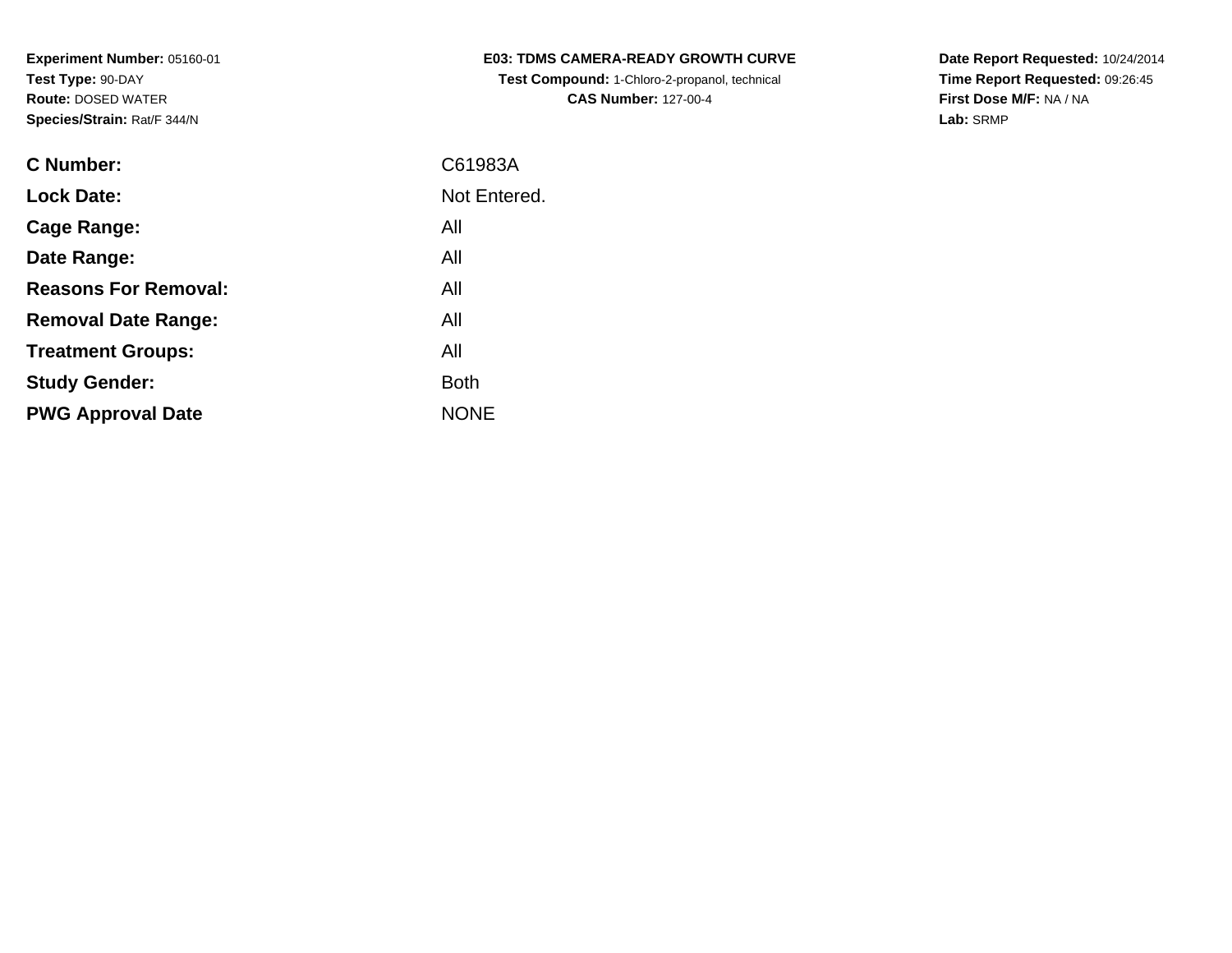### **E03: TDMS CAMERA-READY GROWTH CURVE**

**Test Compound:** 1-Chloro-2-propanol, technical

**CAS Number:** 127-00-4



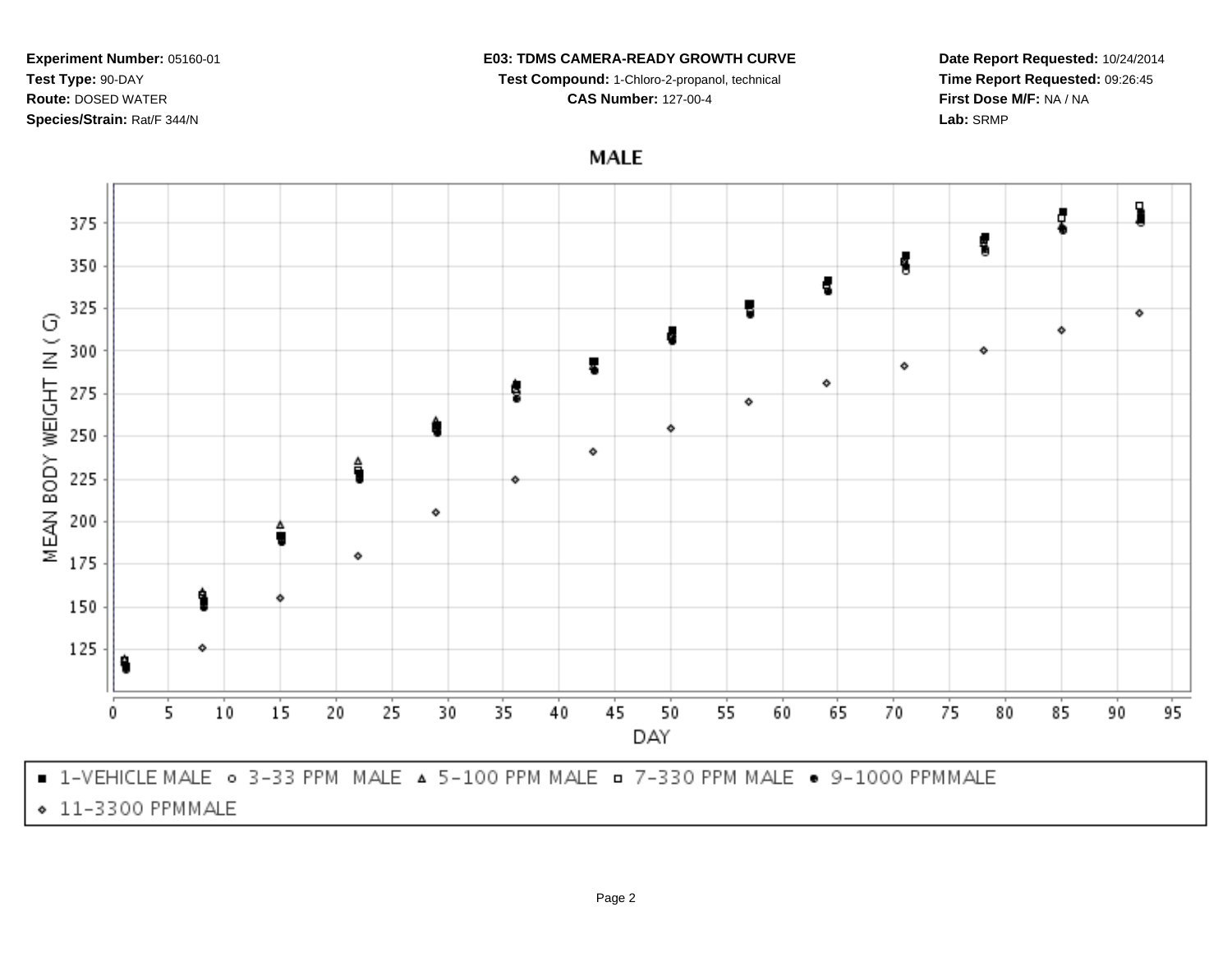### **E03: TDMS CAMERA-READY GROWTH CURVE**

**Test Compound:** 1-Chloro-2-propanol, technical **CAS Number:** 127-00-4

\*\*\*END OF MALE DATA\*\*\*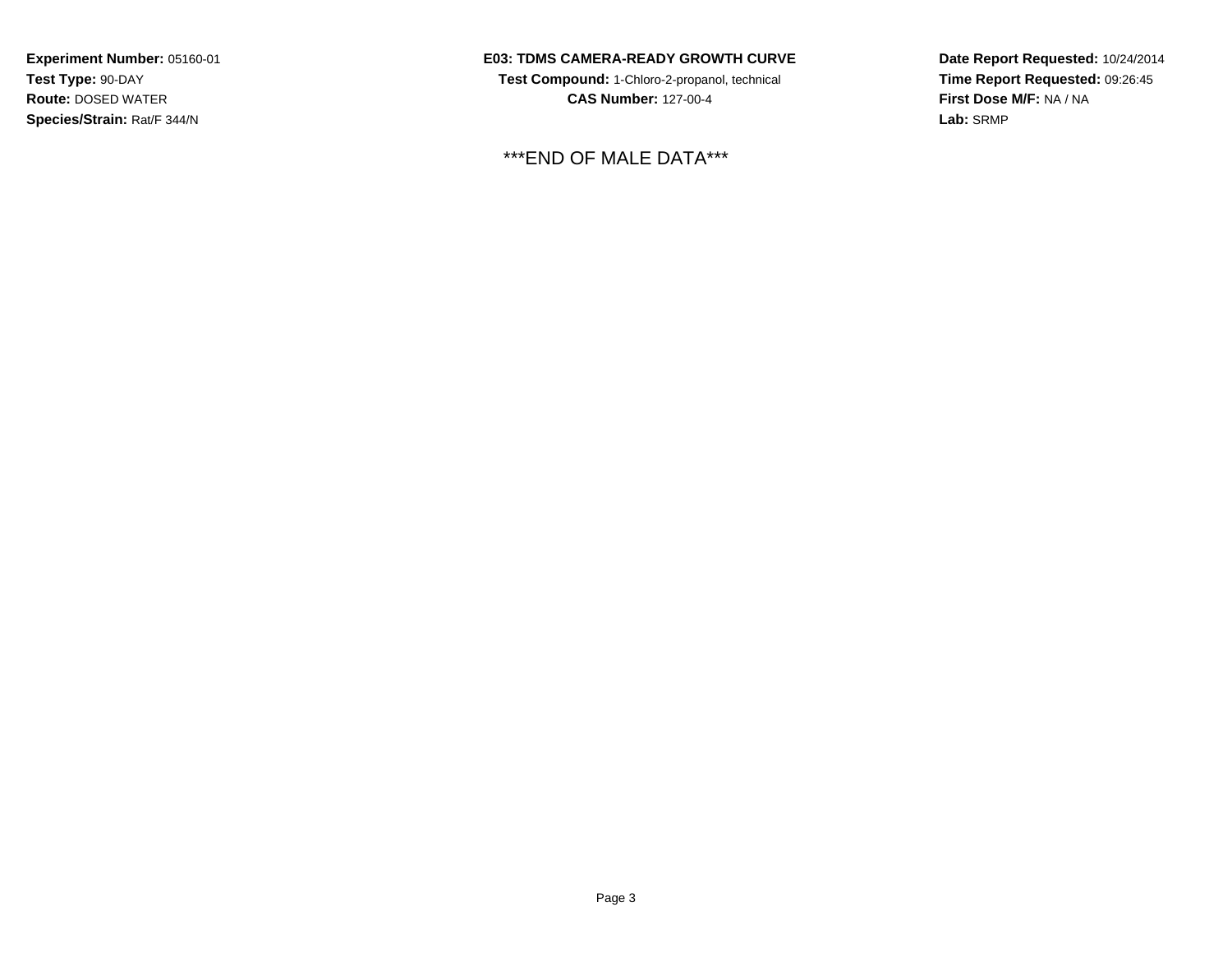### **E03: TDMS CAMERA-READY GROWTH CURVE**

**Test Compound:** 1-Chloro-2-propanol, technical

**CAS Number:** 127-00-4

**Date Report Requested:** 10/24/2014**Time Report Requested:** 09:26:45**First Dose M/F:** NA / NA**Lab:** SRMP

# **FEMALE**